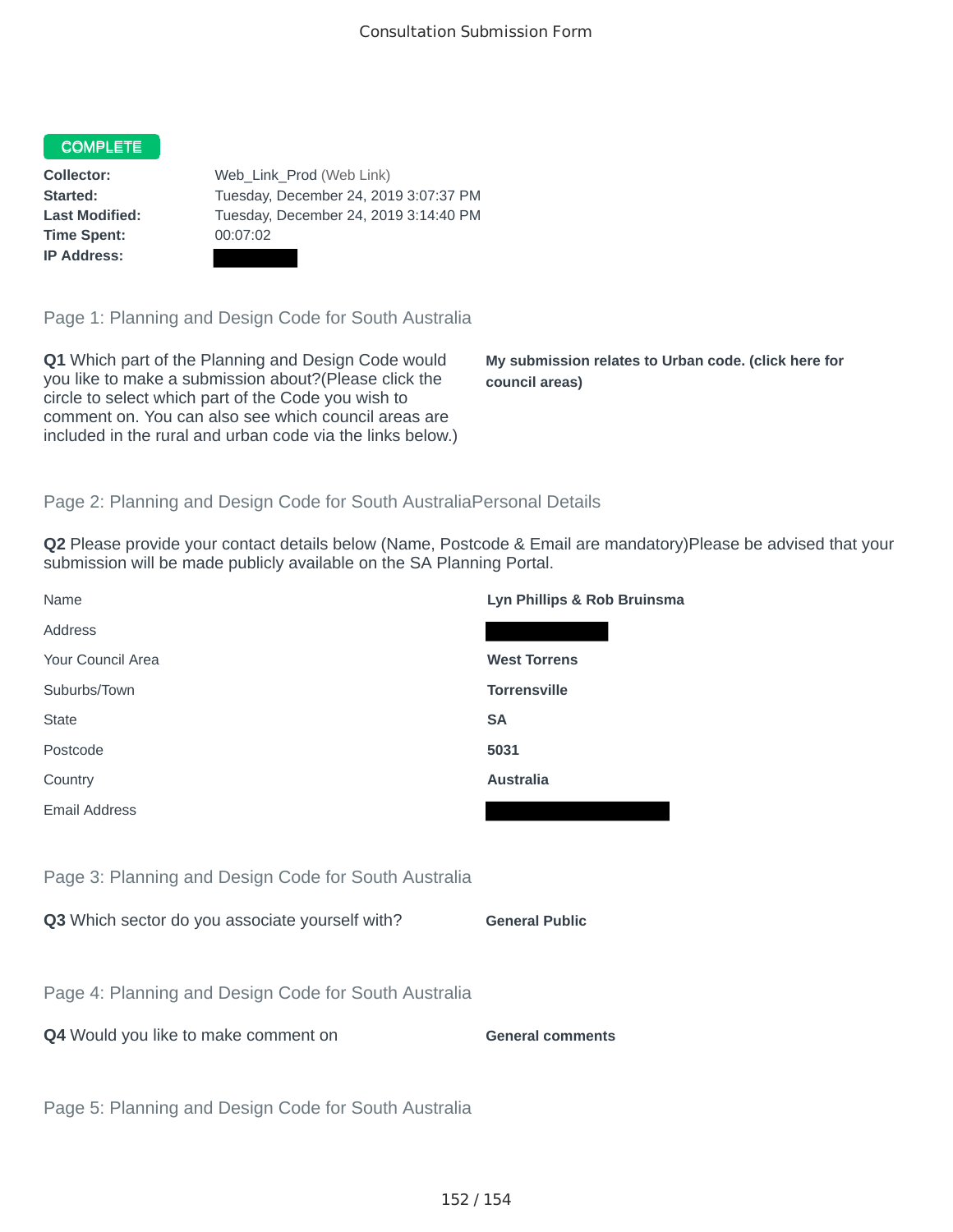#### Consultation Submission Form

| Q5 Enter your feedback for Rules of Interpretation                                                                                                                      | <b>Respondent skipped this question</b> |
|-------------------------------------------------------------------------------------------------------------------------------------------------------------------------|-----------------------------------------|
| Q6 Enter your feedback for Referrals                                                                                                                                    | <b>Respondent skipped this question</b> |
| Q7 Enter your feedback for Mapping                                                                                                                                      | <b>Respondent skipped this question</b> |
| Q8 Enter your feedback for Table of Amendments                                                                                                                          | <b>Respondent skipped this question</b> |
| Page 6: Planning and Design Code for South Australia<br>Q9 Please enter your feedback for overlaysclick next at<br>the bottom of the page for next topic                | <b>Respondent skipped this question</b> |
| Page 7: Planning and Design Code for South Australia<br>Q10 Please enter your feedback for zones and<br>subzonesclick next at the bottom of the page for next<br>topic  | <b>Respondent skipped this question</b> |
| Page 8: Planning and Design Code for South Australia<br>Q11 Please enter your feedback for general policyclick<br>next at the bottom of the page for next topic         | <b>Respondent skipped this question</b> |
| Page 9: Planning and Design Code for South Australia<br>Q12 Please enter your feedback for Land use<br>Definitionclick next at the bottom of the page for next<br>topic | <b>Respondent skipped this question</b> |
| Page 10: Planning and Design Code for South Australia<br>Q13 Please enter your feedback for Admin<br>Definitionsclick next at the bottom of the page for next<br>topic  | <b>Respondent skipped this question</b> |
| Page 11: Planning and Design Code for South Australia<br>Q14 Please enter your general feedback here                                                                    |                                         |

Our feedback is in the attached pdf document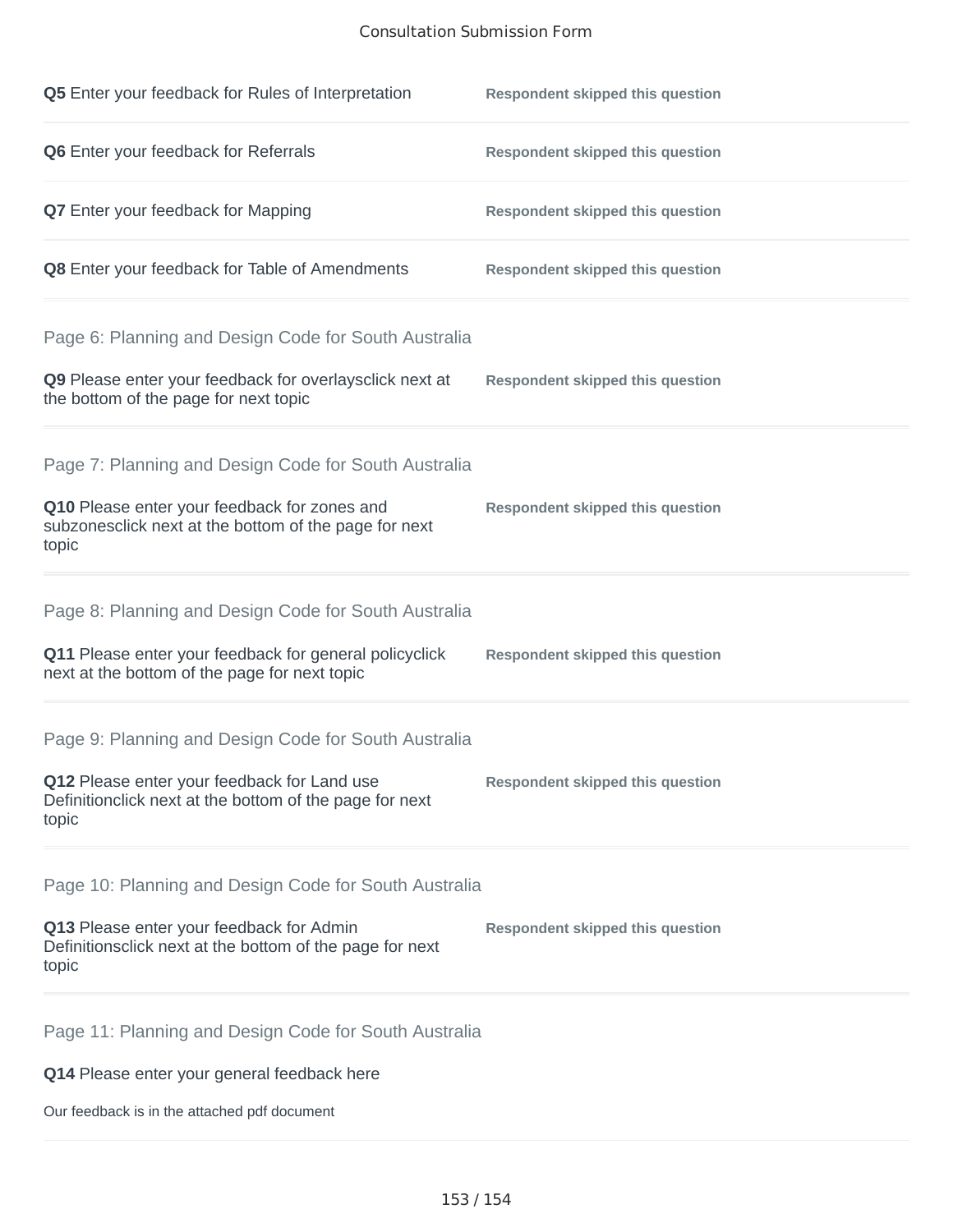Page 12: Planning and Design Code for South Australia

**Q15** Do you have any attachments to upload?(pdf only)

**LynPhillipsSubmission.pdf (59.6KB)**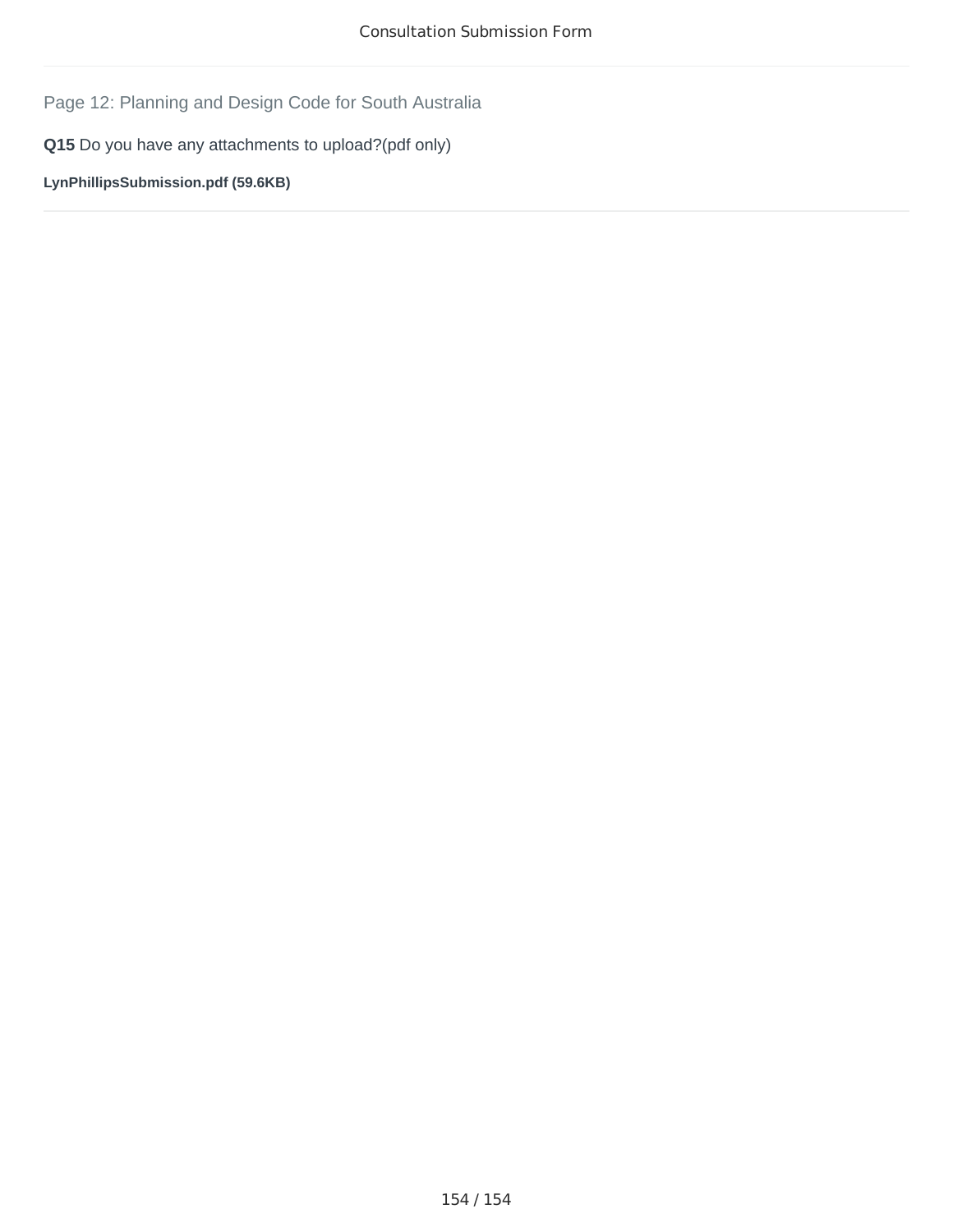\_\_\_\_\_\_\_\_\_\_\_\_\_\_\_\_\_\_\_\_\_\_\_\_\_\_\_\_\_\_\_\_\_\_\_\_\_\_\_\_\_\_\_\_\_\_\_\_\_\_\_\_\_\_\_\_\_\_\_\_\_\_\_\_\_\_\_\_\_\_\_\_\_\_\_\_\_\_\_\_\_\_\_\_\_\_\_\_\_\_\_\_\_\_\_

This submission relates to the proposed Housing Diversity Neighbourhood Zone, Draft Planning and Design Code for the Existing Cowandilla / Mile End Character Area 23 Zone (West Torrens Council).

Under the proposed New Planning and Design Code, the existing Cowandilla / Mile End Character Area 23, currently deemed as a Residential Character Area in West Torrens will be rezoned as a Housing Diversity Neighbourhood Zone allowing 70 dwellings per hectare with no minimum frontage.

We are not against progress within our suburbs and acknowledge the need to stop the spread of housing in Adelaide, BUT, any progress cannot be to the detriment of the character and heritage of our oldest suburbs. There are areas close to the Adelaide CBD that contain 1950's to 1970's houses of little character, and these are the areas that should be redeveloped.

Our reasons for objecting to the re-zoning of Cowandilla/Mile End Character Area 23 are as follows  $-$ 

Heritage and Character Value of Existing Dwellings

- The houses in this area, bordered by Marion Road, Sir Donald Bradman Drive, South Road and Henley Beach Road, plus a small area situated north of Henley Beach Road, (mainly Carlton and North Parades), are predominantly character Symmetrical Cottages and Villas circa 1860-1915 and bungalows circa 1916-1930, including a selection of corner shops (attached to houses).
- Housing in-fill of this area would destroy the area's heritage and aesthetic appeal, the very reasons that existing residents have chosen to live in the area.
- The proposed Housing Neighbourhood Zone is a 'one size fits all' plan, and does not take into account any existing heritage aspects, as it covers the above heritage area and an area south of Sir Donald Bradman Drive (bordered by Brooker Terrace, Sir Donald Bradman Drive and Milner Road), which is predominantly 1950-1970's housing of little character.
- The existing heritage streetscape of Cowandilla/Mile End Character Area 23 should be retained with the new dwellings built in the 'hammerhead' configuration thereby keeping the character of the street, in cases where old dwellings are left in tact.

# Aesthetic Appeal

• The suggested seventy (70) dwellings per hectare does not take into consideration the privacy and shadowing effects the proposed multi-storey dwellings will have on existing properties.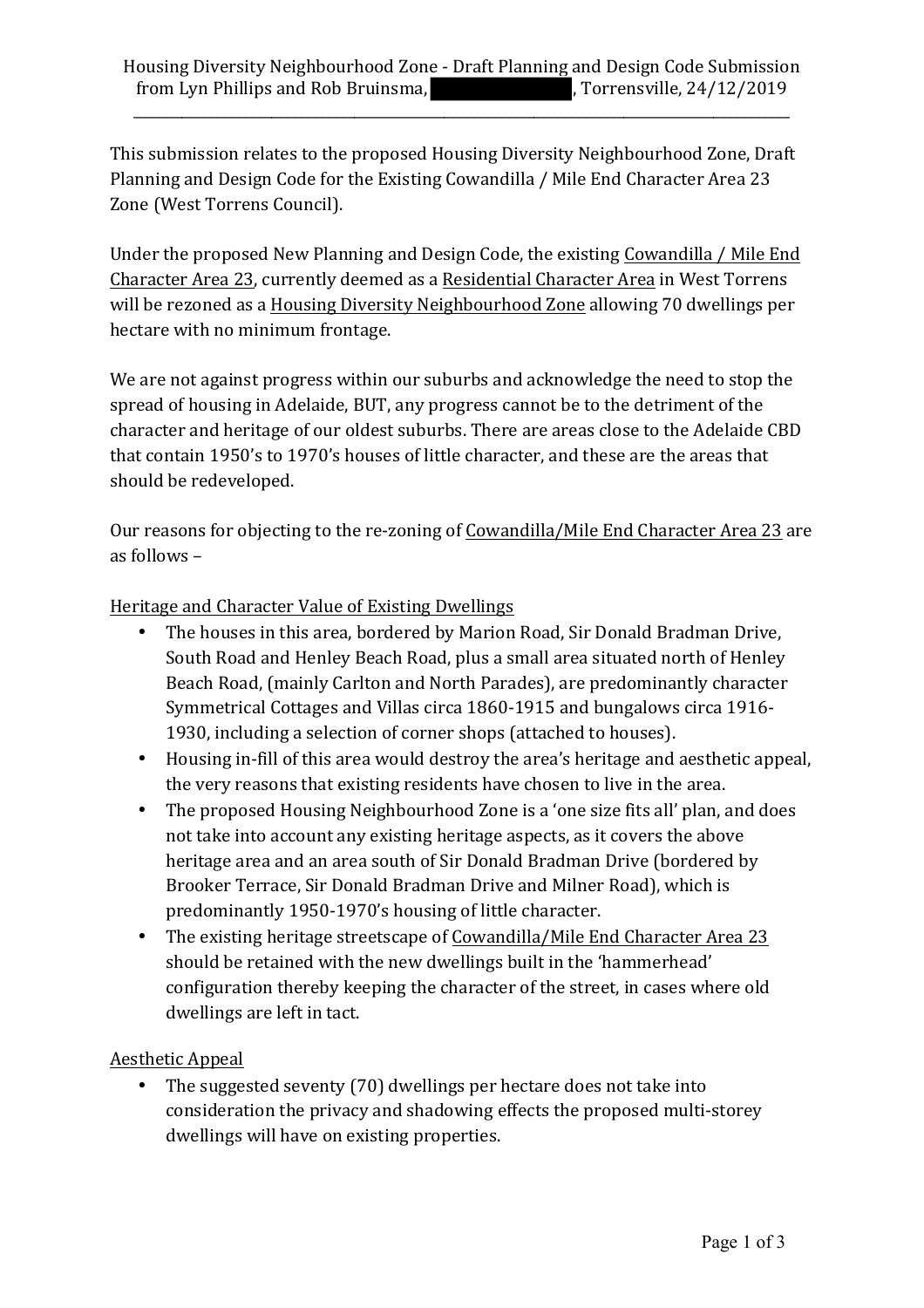\_\_\_\_\_\_\_\_\_\_\_\_\_\_\_\_\_\_\_\_\_\_\_\_\_\_\_\_\_\_\_\_\_\_\_\_\_\_\_\_\_\_\_\_\_\_\_\_\_\_\_\_\_\_\_\_\_\_\_\_\_\_\_\_\_\_\_\_\_\_\_\_\_\_\_\_\_\_\_\_\_\_\_\_\_\_\_\_\_\_\_\_\_\_\_

• The façade architecture of any proposed new dwelling should be in keeping with the character of the existing dwellings, so as to retain the heritage, character and streetscape of the area.

# Increased Infrastructure Demands

- With the current 1 dwelling per  $\frac{1}{4}$  acre block being the baseline, seventy (70) dwellings per hectare is  $six - seven (6-7)$  times the earlier density. This is unsustainable because -
	- 1. the sewerage system and the electricity network were not built to handle this increased capacity,
	- 2. there will be increased storm water run-off and the increased risk of flooding,
	- 3. increased traffic congestion both with parking and transport passing through the area.

# The Western Adelaide Urban Heat Mapping Project Report

- This report was released August 2017 and lists West Torrens as the  $3<sup>rd</sup>$  warmest suburb. Allowing three (3) or more houses per block of land would mean the removal of existing mature private and street trees (to make way for additional driveways), creating a significant reduction in the available space for any sort of garden, which can only further increase the heating of this area and create a 'heat sink'.
- Additionally, increased heating of the area, would require more air conditioning use, which further exacerbates the existing problem of power outages at peak load times during hot weather, as well as add to the carbon footprint.

# Recreational Green Space and Leisure Facilities

- The proposed Housing Neighbourhood Zone, with 70 dwellings per hectare, has not made any provision for the increase of community recreational green space or public facilities eg swimming pools, sports fields, leisure centres.
- A proposal has been put forward whereby developers can commit to 'green space and planting trees' within their development in return for the fast processing of their building application. This is clearly a scheme open to corruption because the State Government's Planning Department does not have the resources and manpower to police these commitments. By the time it is realized, if ever, that any 'green' commitment has not been fulfilled, the builder will have moved on to other projects, or at worse, gone out of business, all to the detriment of an aesthetically appealing environment.